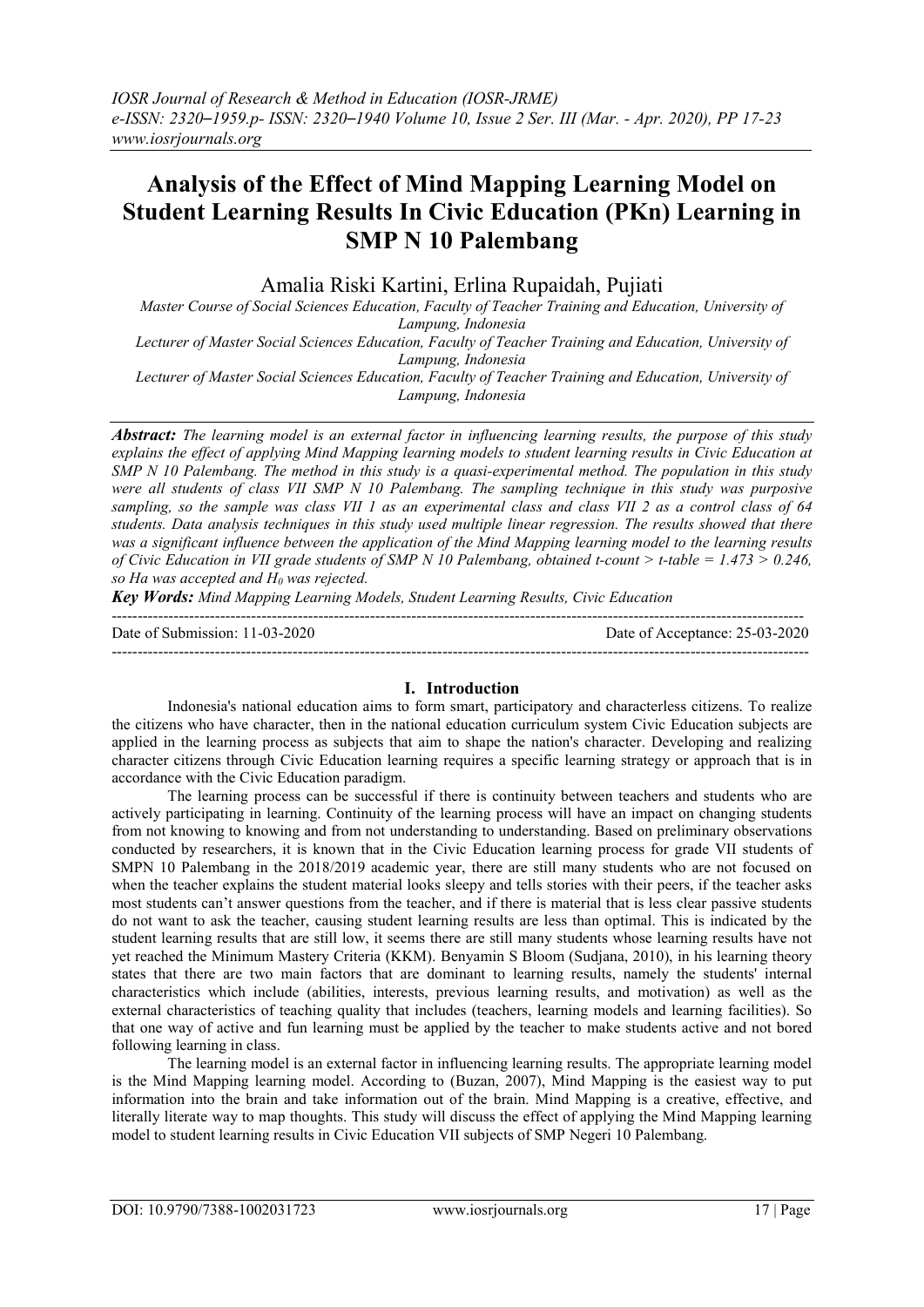## **II. Literature Review**

## **2.1. Mind Mapping Learning Model**

According to Buzan (2007: 179-181) argues that mind mapping is a revolutionary system in planning and making notes. mind mapping is a learning model that is based on the natural workings of the brain and is able to foster creativity in the brain because it involves both hemispheres of our brain. mind mapping is a learning model that involves the right brain and left brain. While Porter & Hernacki (2008: 152-159) suggest: "Mind mapping can be called a mind map.

#### **2.2. Learning Result**

Learning results are a form of behavior change after experiencing the learning process. Sinar (2018: 20) suggests that learning results are the result of mastery of knowledge expressed in the form of behavioral changes that must be achieved by students while studying at school. Learning results can take the form of behavioral or affective change, cognitive development and development of skills or psychomotor.

#### **2.3. Civic Education**

Epistemologically, citizenship education needs to be understood historically-epistemologically from the development of civic / citizenship education in various parts of the world in the context of the development of democracy as theorized by Huntington (1994) and the idea of citizenship education as democratic education in the paradigm of education about, in, and for democracy. According to Winataputra (2016: 17-18) civic education or nomenclature used in the language of each country like us in Indonesia uses the nomenclature of Civic Education (Civic Education) or Pancasila and Civic Education (PPKn).

#### **III. Research Methodology**

This type of research in this study is a quasi experiment. The design in this study is a quasi experimental design (quasi-experimental) which is the development of True Experimental Design because it has a control group but does not fully function to control external variables that influence the implementation of research (Sugiyono, 2016: 38).

The population in this study were all VII grade students of SMP Negeri 10 Palembang in the odd semester of the 2018/2019 school year, amounting to 11 classes, namely class VII 1 to class VII 11. The sample selection in this study was carried out using purposive sampling technique. Purposive sampling technique is intentional sampling technique with certain considerations (Sugiyono, 2011). The sample in this study was grade VII students of SMP Negeri 10 Palembang, as many as two classes, namely class VII 1 as an experimental group and class VII 2 as a control group.

Data collection techniques for student Civic Education Education learning results through learning results tests with regional material of the Republic of Indonesia. The analysis technique in this study uses the normality test, homogeneity test and hypothesis testing using multiple linear regression.

## **IV. Result And Discussions**

## **4.1. Description Of Research Data**

## **4.1.1. Validity Instrument Test**

Based on the recapitulation of r product moment calculations with the terms  $n = 64$ ,  $df = 62$ ,  $a = 0.05$ , then  $r = 0.246$  with criteria if r counts questions  $> 0.246$  then the questions are declared valid and vice versa if r counts <than 0.246 then it is invalid and if the value of sig <0.05 then the problem is also declared valid and vice versa if the value of sig> 0.05 then the problem is declared invalid. Following the results of the validity test results of student learning results using the product moment r obtained that the test instrument items on the PKn student learning results test in this study were declared valid 20, because these 20 items had a total rhythm value greater than rtable. Thus, from the explanation of table 4.5 it can be concluded that the test instrument on the PKn student learning achievement test in this study was declared valid or valid, so that it could be properly used for the post-test.

## **4.1.2. Reliability Test**

In this study, the instrument reliability test was carried out using the testretest technique by testing the same instrument several times on the same respondent but at different times. Reliability is measured by the correlation coefficient between the first experiment and the next. If the correlation coefficient is positive and significant then the instrument has been declared reliable (Sugiyono, 2011). After being tested for validity, valid items are included in the reliability test. So, there will be 20 items counted. The results of the instrument reliability analysis based on Cronbach's Alpha criteria are presented in table 1. below: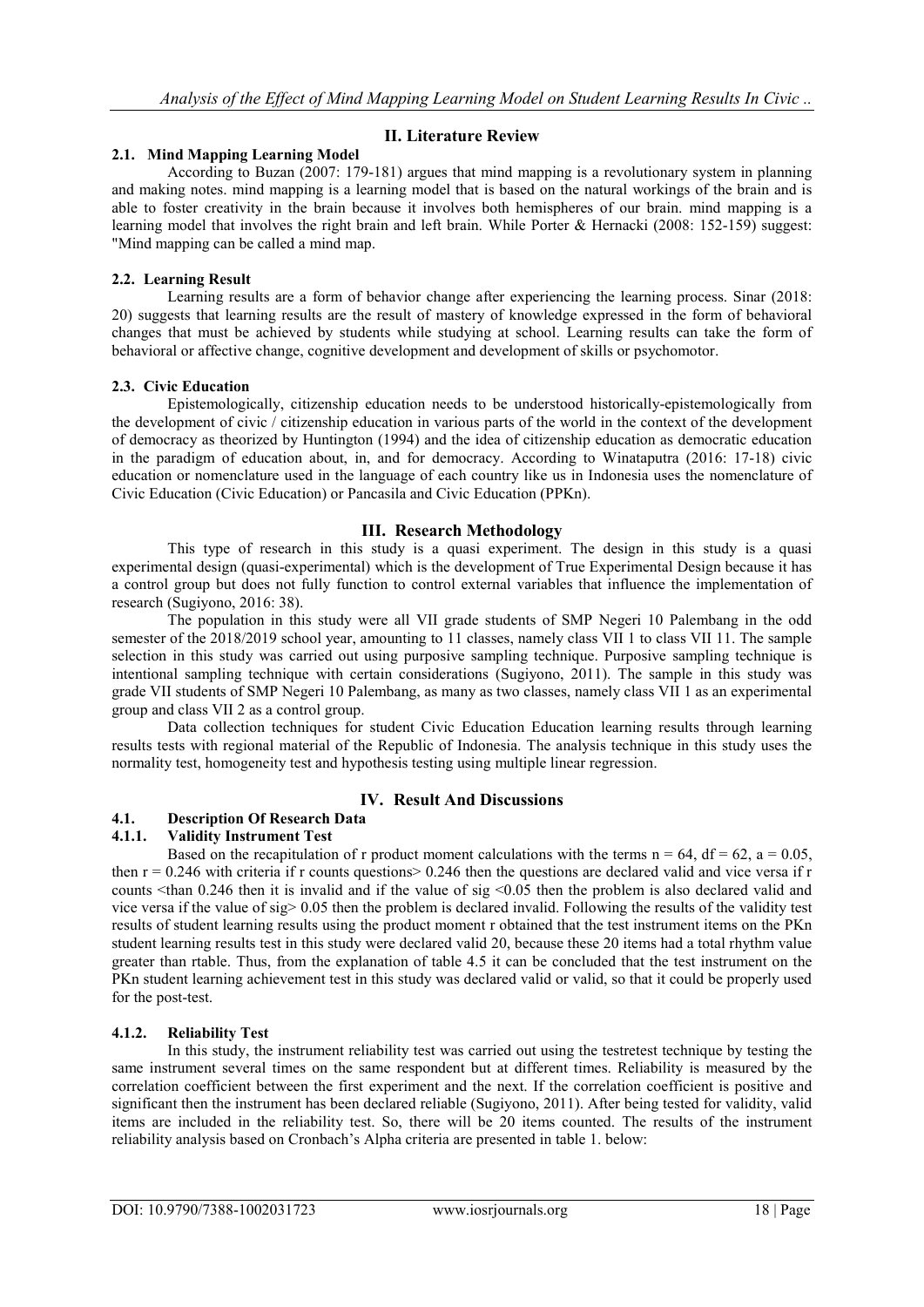| лигу темя имей он этичент шеагинің кемпія темя с |            |  |  |
|--------------------------------------------------|------------|--|--|
| <b>Cronbach's Alpha</b>                          | N of Items |  |  |
| .980                                             | 20         |  |  |
| Source: SPSS Data Processing, 2019.              |            |  |  |

**Table 1. Reliability Tests used on Student Learning Results Tests Civic Education**

From the results of the analysis of the instruments in Table 1. it can be explained that Cronbach's alpha was obtained at 0.980. From the results of the analysis, the alpha value is greater than rtable = 0.246. This shows that each instrument has a reliability value that meets the requirements and is declared reliable.

## **4.1.3. Exchange Rate Problems**

A good question is a problem that is not too easy and not too difficult. By calculating the difficulty level of the problem, it can be seen that the problem is easy or difficult which is indicated by the difficulty index. Based on the results of the calculation of the level of difficulty test questions used on the PKn student learning achievement test explains that the average test questions, the level of difficulty is moderate. Where the test questions were declared good enough to proceed to the post test.

## **4.1.4. Description Of Data Learning Result Of Experimental Class Students**

Before being given treatment, students are first given a pre-test to determine the initial ability of students as many as 20 questions. Assessment is carried out using a scale of 100. After knowing the initial abilities of students, then the experimental class students are taught using the Mind Mapping learning model. At the last meeting, students were given a post-test to find out about 20 student learning results with an assessment using a scale of 100. The pre-test and post-test results in the experimental class are presented in the following table:

**Table 2. Summary of Grades of Experimental Class Students**

| <b>Statistic</b>      | Value    |           |  |
|-----------------------|----------|-----------|--|
|                       | Pre-test | Post-test |  |
| <b>Total Students</b> | 34       | 34        |  |
| Number of Questions   | 20       | 20        |  |
| Amount of Values      | 1624     | 2503      |  |
| Average               | 48       | 74        |  |
| Maximum Values        | 60       | 82        |  |
| Minimum Values        | 40       | 70        |  |

Table 2 shows that the experimental class students before being given treatment, obtained an average pre-test score of 48 and after being taught with a mind mapping learning model, an average of 74 was obtained.

## **4.1.5. Description of Data Learning Result of Control Class Students**

For the control class, before being given treatment, students are first given a pre-test to determine the initial ability of students as many as 20 questions. Assessment is done using a scale of 100. After knowing the initial abilities of students, then the control class students are taught using conventional learning. At the last meeting, students were given a post-test to find out about 20 student learning results with an assessment using a scale of 100. Pre-test and post-test results in the control class are presented in the following table:

| <b>Table 3. Summary of Class Control Student Grades</b> |          |           |  |  |  |
|---------------------------------------------------------|----------|-----------|--|--|--|
| <b>Statistic</b>                                        |          | Value     |  |  |  |
|                                                         | Pre-test | Post-test |  |  |  |
| <b>Total Students</b>                                   | 34       | 34        |  |  |  |
| Number of Questions                                     | 20       | 20        |  |  |  |
| Amount of Values                                        | 1310     | 2351      |  |  |  |
| Average                                                 | 41       | 73        |  |  |  |
| Maximum Values                                          | 50       | 76        |  |  |  |
| Minimum Values                                          | 35       | 70        |  |  |  |

Table 3 above shows that the control class students were given treatment before, obtained an average pre-test score of 41 and after being taught with conventional learning, obtained an average of 73.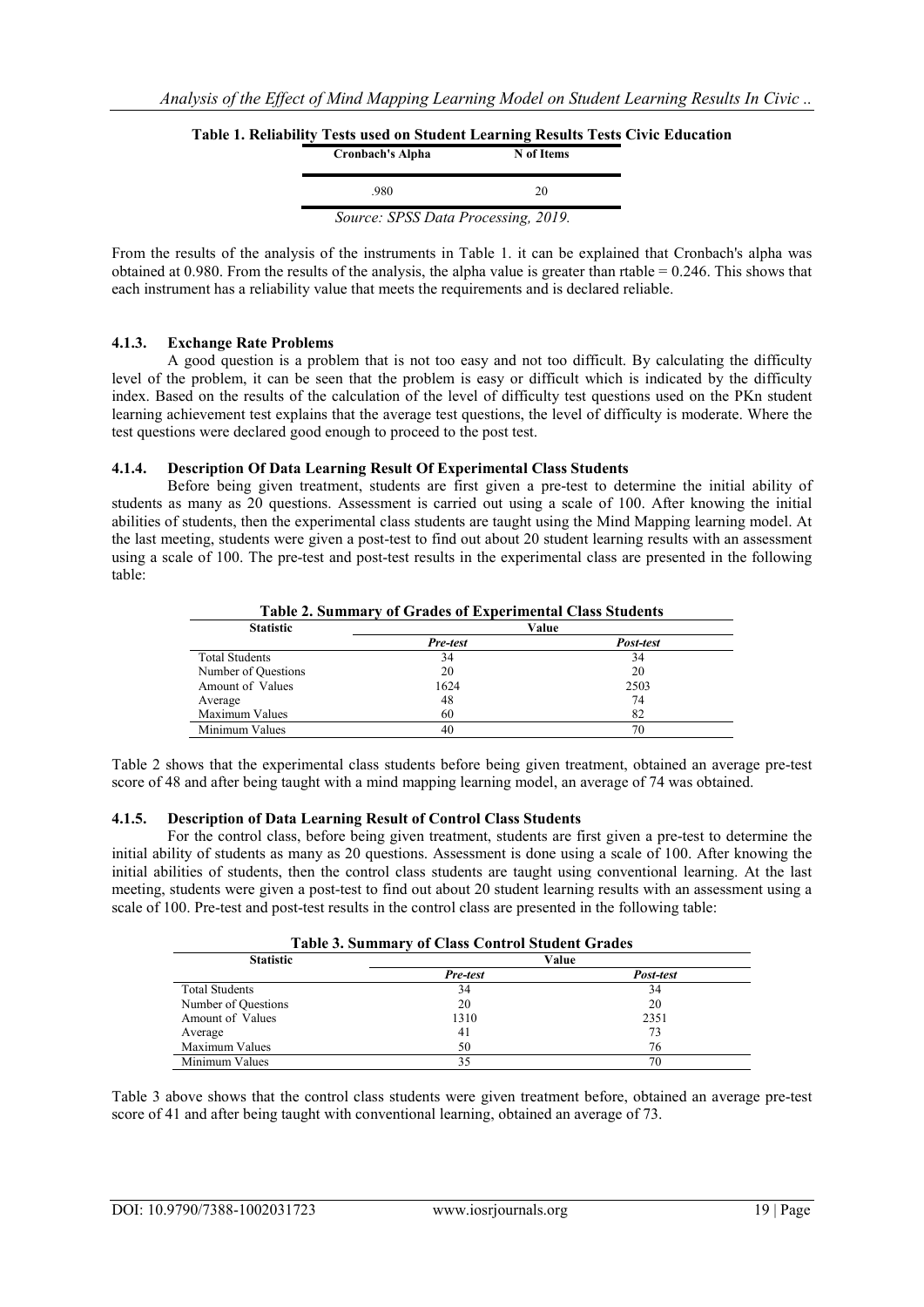## **4.2. Test Analysis Requirements**

Before testing the hypothesis using the t test against the student learning results test, then the prerequisite test is performed first which includes:

#### **4.2.1. Normality Test**

This normality test takes the value of the PKn learning results of the experimental class students with the control class. Samples are said to be normally distributed if L count < L table. Following are the results of normality analysis in each class.

#### **A. Results of Civic Eduation (Pkn) Students Learned by the Mind Mapping Model (Experimental Class)**

In the experimental class the students were given a mind mapping learning method. Checking normality of data Using the Kolmogorov-Smirnov test statistics:

H0: Data follows the normal distribution

Ha: Data does not follow normal distribution

The significance level ( $\alpha$ ) is 5%.

|                                           | Table 4. Test Normanty of Experimental Classes |          |          |  |  |
|-------------------------------------------|------------------------------------------------|----------|----------|--|--|
| <b>One-Sample Kolmogorov-Smirnov Test</b> |                                                |          |          |  |  |
|                                           |                                                | Pretest  | Posttest |  |  |
| N                                         |                                                | 32       | 32       |  |  |
| Normal Parameters <sup>a,b</sup>          | Mean                                           | 76,5625  | 82,7344  |  |  |
|                                           | Std. Deviation                                 | 12,27622 | 6,36141  |  |  |
|                                           | Absolute                                       | ,231     | ,179     |  |  |
| Most Extreme Differences                  | Positive                                       | ,140     | ,127     |  |  |
|                                           | Negative                                       | $-.231$  | $-179$   |  |  |
| Kolmogorov-Smirnov Z                      |                                                | 1,305    | 1,015    |  |  |
| Asymp. Sig. (2-tailed)                    |                                                | ,067     | .255     |  |  |
| a. Test distribution is Normal.           |                                                |          |          |  |  |
| b. Calculated from data.                  |                                                |          |          |  |  |

| <b>Table 4. Test Normality of Experimental Classes</b> |
|--------------------------------------------------------|
|                                                        |

Based on the results of the normality test calculations in table 4 for the pre-test value data in the experimental class that is the class taught with Mind Mapping learning model on the results of student learning Civic Education obtained residual values of 0.67> 0.05. Normality test calculation results in table 4.10 for the post-test value data in the experimental class that is the class taught by Mind Mapping learning model on student Civic Education learning results obtained residual values of 0.225> 0.05. Thus it can be concluded that the sample on the Civic Education learning results of students taught with the Mind Mapping learning model has a normal distribution.

## **B. Results of Civic Education (PKn) Students Learned by Conventional Learning (Control Class)**

In the control class students are given conventional model learning methods. Checking the normality of the data uses the Kolmogorov-Smirnov test statistics.

H0: Data follows the normal distribution

H1: Data do not follow normal distribution with a significance level ( $\alpha$ ) of 5%

|                                           | <b>Table 5. Normality Control Class Test</b> |          |          |  |  |  |
|-------------------------------------------|----------------------------------------------|----------|----------|--|--|--|
| <b>One-Sample Kolmogorov-Smirnov Test</b> |                                              |          |          |  |  |  |
|                                           |                                              | Pretest  | Posttest |  |  |  |
| N                                         |                                              | 32       | 32       |  |  |  |
| Normal Parameters <sup>a,b</sup>          | Mean                                         | 64,6875  | 70,3906  |  |  |  |
|                                           | Std. Deviation                               | 11,90944 | 6,63293  |  |  |  |
|                                           | Absolute                                     | ,159     | ,137     |  |  |  |
| Most Extreme Differences                  | Positive                                     | ,153     | ,137     |  |  |  |
|                                           | Negative                                     | $-159$   | $-.081$  |  |  |  |
| Kolmogorov-Smirnov Z                      |                                              | .902     | .776     |  |  |  |
| Asymp. Sig. (2-tailed)                    |                                              | ,390     | .583     |  |  |  |
| a. Test distribution is Normal.           |                                              |          |          |  |  |  |
| b. Calculated from data.                  |                                              |          |          |  |  |  |

*Source: SPSS Data Processing, 2019.*

Based on the results of the normality test calculations in table 5 for the pre-test value data in the control class that is the class taught with conventional learning on student Civic Education learning results obtained

*Source: SPSS Data Processing, 2019.*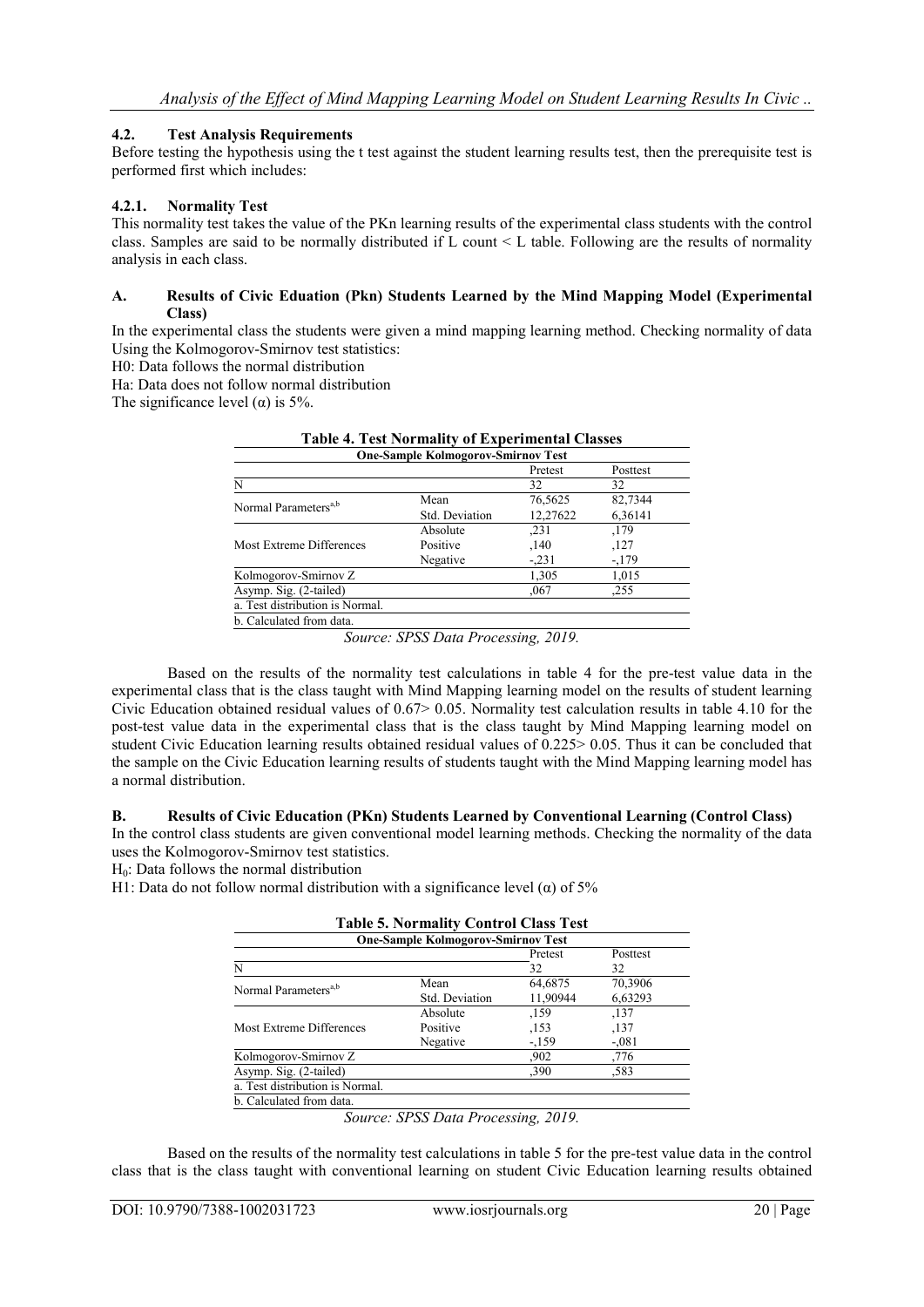residual values of 0.390> 0.05. The results of normality test calculations in table 4.11 for the post-test value data in the control class that is the class taught with conventional learning on student Civic Education learning results obtained residual values of 0.583> 0.05. Thus it can be concluded that the sample on PKn learning results of students taught with conventional learning has a normal distribution.

#### **4.2.2. Homogenity Test**

Homogeneity test is used to find out whether the samples taken are from populations with the same variants. To find out the homogeneity of the variance of the two classes used as a sample, a homogeneous test was used by taking the scores of students' Civic Education Learning results. The data comes from homogeneous population variance if Fcount <Ftable. Homogeneity test conducted on student learning results Civic Education can be seen in table 6.

| <b>Table 6. Homogeneity Test Output</b> |                         |                                                                                 |     |      |  |
|-----------------------------------------|-------------------------|---------------------------------------------------------------------------------|-----|------|--|
|                                         | <b>Levene Statistic</b> |                                                                                 | df2 | Sig. |  |
| Pre-Test                                | .548                    |                                                                                 |     | .218 |  |
| Pot-Test                                | .361                    |                                                                                 |     | .550 |  |
|                                         |                         | $\Gamma_{\text{current}}$ , CDCC $D_{\text{atm}}$ $D_{\text{measurement}}$ 2010 |     |      |  |

*Source: SPSS Data Processing, 2019.*

Based on table 6, the data Ho is received and Ha is rejected. Based on the class homogeneity test output table, it can be seen that the significance value is 0.550. Because the significance value is more than 0.05, 0.550  $\geq$ 0.05, the data is declared homogeneous. So the two classes used as research are homogeneous classes.

# **4.3. Data Analysis Results and Hypothesis Test**

#### **4.3.1. Data Analysis Results**

The data to be analyzed are the PKn learning results data of the experimental class and control class students. Based on the previous analysis data, the data is declared normal and homogeneous so that the hypothesis test can be done. Before the hypothesis testing stage is calculated the mean (mean) and standard deviation (SD).

#### **4.3.2. Hypothesis Test**

Hypothesis testing in this study uses the t test (Polled Variant). The t test (Polled Variant) is used whether the application of learning carried out has an influence or not on the object under study, namely the results of student Civic Education learning. The hypothesis in this study is twofold:

Ho: There was no significant effect between the application of Mind Mapping learning models to the learning results of Civic Education Education for Grade VII students of SMP N 10 Palembang.

Ha: There is a significant influence between the application of Mind Mapping learning models to the learning results of Civic Education Education in Grade VII students of SMP N 10 Palembang.

Hypothesis testing uses multiple linear regression which gets the following results:

| <b>Table 7. Model Summary</b> |                                               |          |                            |                   |               |
|-------------------------------|-----------------------------------------------|----------|----------------------------|-------------------|---------------|
|                               |                                               |          | Model Summary <sup>b</sup> |                   |               |
|                               |                                               |          |                            | Std. Error of the |               |
| Model                         |                                               | R Square | Adjusted R Square          | Estimate          | Durbin-Watson |
|                               | $260^{\circ}$                                 | .067     | .036                       | 4.036             | .944          |
|                               | a. Predictors: (Constant), Model Mind Mapping |          |                            |                   |               |
|                               | b. Dependent Variable: Hasil Belaiar Siswa    |          |                            |                   |               |

*Source: SPSS Data Processing, 2019.*

| Table 8. Anova (F Test)<br><b>ANOVA</b> <sup>a</sup> |            |                |    |             |       |               |
|------------------------------------------------------|------------|----------------|----|-------------|-------|---------------|
| Model                                                |            | Sum of Squares | df | Mean Square |       | Sig.          |
|                                                      | Regression | 35.357         |    | 35.357      | 2.171 | $151^{\circ}$ |
|                                                      | Residual   | 488.643        | 30 | 16.288      |       |               |
|                                                      | Total      | 524.000        |    |             |       |               |

a. Dependent Variable: Hasil Belajar Siswa b. Predictors: (Constant), Model Mind Mapping

*Source: SPSS Data Processing, 2019.*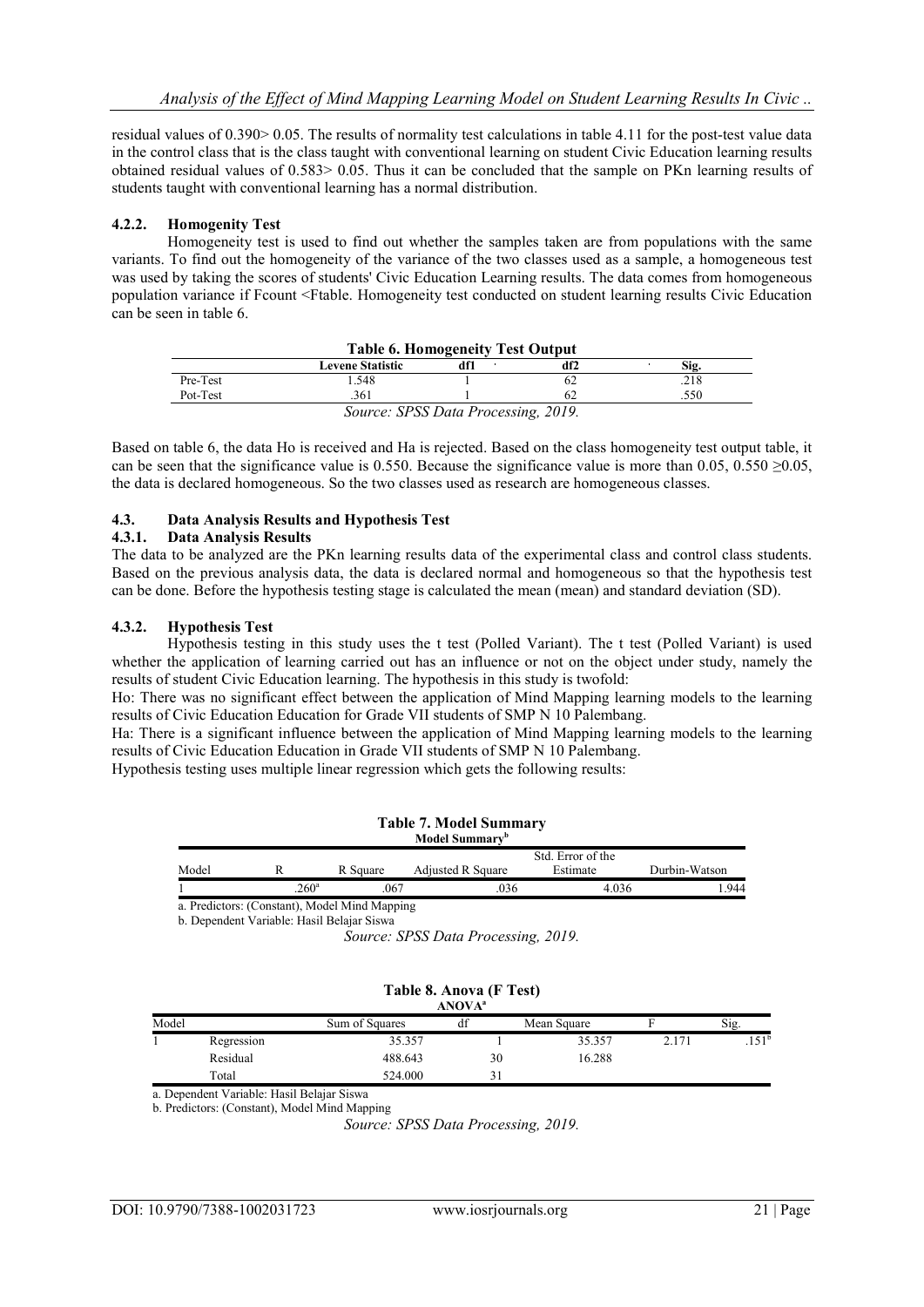|       |                    |                             | Coefficientsª |                              |       |      |
|-------|--------------------|-----------------------------|---------------|------------------------------|-------|------|
|       |                    | Unstandardized Coefficients |               | Standardized<br>Coefficients |       |      |
| Model |                    |                             | Std. Error    | Beta                         |       | Sig. |
|       | (Constant)         | 41.282                      | 10.861        |                              | 3.801 | .001 |
|       | Model Mind Mapping | .278                        | .189          | .260                         | .473  | .151 |

| Table 9. Coeficients (T Test) |  |
|-------------------------------|--|
| Coofficionte <sup>a</sup>     |  |

a. Dependent Variable: Hasil Belajar Siswa

*Source: SPSS Data Processing, 2019..*

Table 9 can be seen the value of tcount =  $1.473$ . The test criterion is reject H0 if tcount> ttable. The table is taken from the t distribution table with the significant level used is  $5\% = 0.05$  and  $dk = n1 + n2 - 2 = 32$  $+ 32 - 2 = 62$  using the excel formula = TINV (0.05; dk). Then the obtained value of ttable = 0.246. Based on the hypothesis that was formulated previously, it can be seen that the value of tcount> t table =  $1.473>0.246$ . Thus Ha is accepted and H0 is rejected. So it can be concluded that "There is a significant influence between the application of the Mind Mapping learning model to the learning results of Civic Education Education for Grade VII students of SMP N 10 Palembang".

#### **4.4. Discussion**

The research conducted at SMP N 10 Palembang involved two classes, namely the experimental class and the control class. Before being given permission, both classes were given a pre-test to determine the students' initial abilities. With an average value for the experimental class is 51 and for the control class is 41. Based on homogeneity testing conducted obtained the second class has the same or homogeneous variant. After understanding the initial abilities of the two classes, students then provide different learning in the regional material within the territory of the Republic of Indonesia. Students in the experimental class encouraged the Mind Mapping learning model and students in the control class supported with conventional learning. After being given different approvals in the experimental class and the control class, at the end of the meeting after the material is finished, students are given a post-test to find out student learning results. While the average post-test value in the experimental class was 78 while in the control class was 73. From the tests conducted through the post-test given, obtained two classes that have the same or homogeneous variants.

Based on the previous hypothesis testing, it was found that H0 was rejected. At a significant level  $\alpha$  = 0.05 and  $dk = n1 + n2 - 2 = 62$ , based on the t distribution table can be used t table = 0.246. Furthermore, by comparing the calculated price with the table price obtained tcount> t table that is 1.473> 0.246. This means that Ha is accepted or rejected H0, which means the average learning results taught with the Mind Mapping learning model are higher than the average learning results taught with conventional learning in SMP N 10 Palembang. Thus, the alternative hypothesis (Ha) which states the learning results of Civic Education students taught using the Mind Mapping learning model is higher than students who use conventional learning at a significant level of 0.05. Implications before applying the Mind Mapping learning model teaching and learning activities are still focused by the teacher. However, after applying the Mind Mapping learning model to the experimental class the learning process is more active, innovative, creative, effective and efficient than the control class using conventional methods. This is proven by several factors, which are agreed upon by students with more enthusiasm with the Mind Mapping learning model. Mind Mapping learning models foster a more serious enthusiasm for learning and attention, and reduce the sense of boredom in students. Based on the description above, it can be concluded that the Mind Mapping learning model can affect the learning results of Civic Education in VII grade students of SMP N 10 Palembang.

#### **V. Conclusion**

Based on the analysis of the results of research and hypothesis testing conducted, obtained the following results: 1. There is a significant influence between the application of the Mind Mapping learning model to the learning results of PKn students of grade VII in SMP N 10 Palembang, obtained tcount> ttable =  $1.473 > 0.246$ , thus Ha is accepted and H0 is rejected.

2. Learning using the Mind Mapping learning model has better learning results than conventional learning.

#### **References**

- [1]. Buzan, Tony. 2007. Smart Mind Map Books for Children to Make Children Smart in Schools. Jakarta: PT. Gramedia Pustaka Utama.
- [2]. Huntington. 1994. Participation in Developing Countries. Jakarta: Rineka Cipta.
- Porter, D & Hernacki. 2008. Quantum Learning Accustom Learning Comfortable & Fun. Kaifa.
- [4]. Sinar. 2018. Active Learning Method. Yogyakarta: Deepublish. Surdjana, Nana. 2010. Fundamentals of the Learning Process. Bandung: Sinar Baru Bandung.